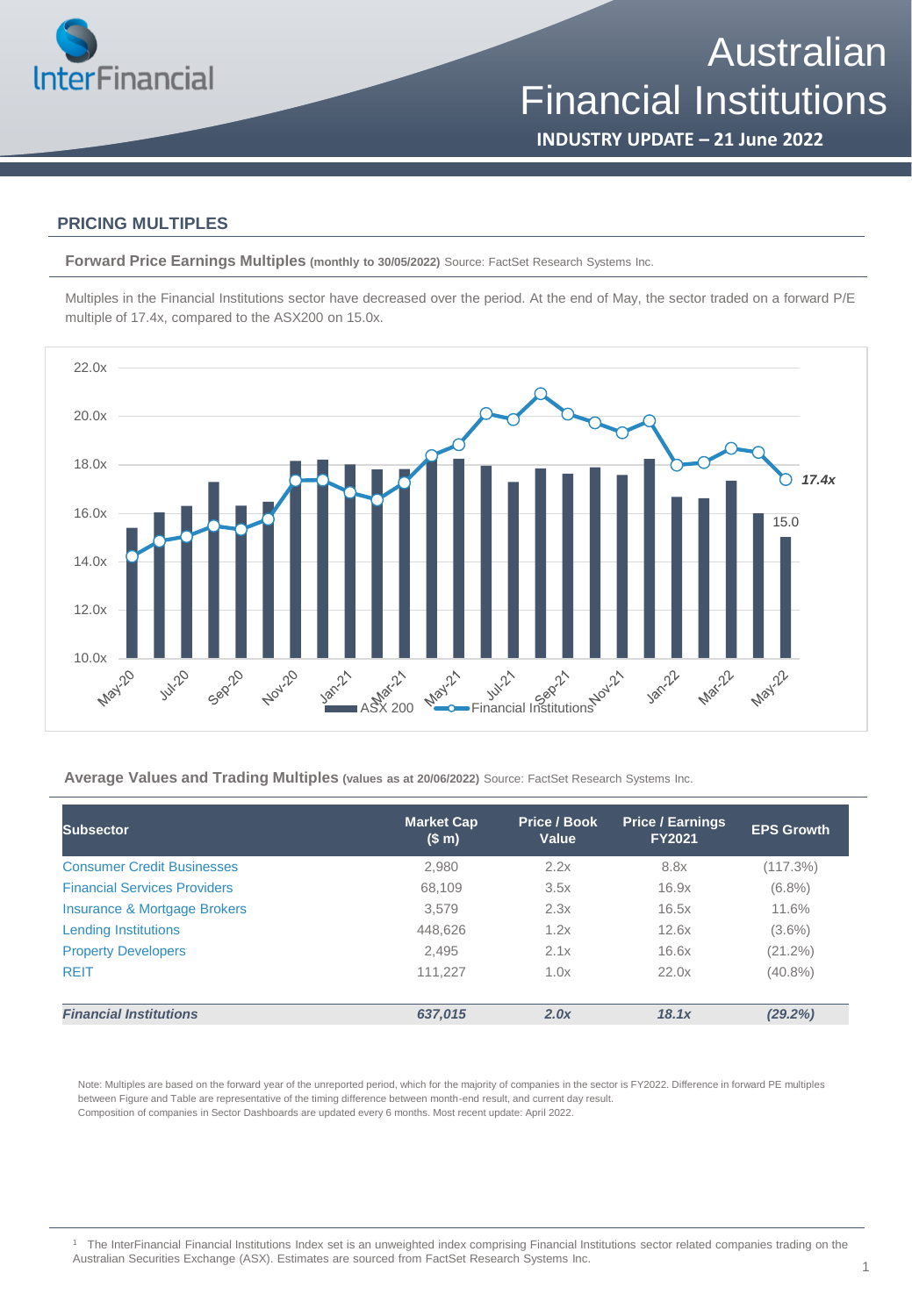

# **Australian** Financial Institutions

**INDUSTRY UPDATE – 21 June 2022**

|                                       | Value: Not Disclosed                                                                                                                                                                                                                                                                                                                                                                                                                      |  |  |  |
|---------------------------------------|-------------------------------------------------------------------------------------------------------------------------------------------------------------------------------------------------------------------------------------------------------------------------------------------------------------------------------------------------------------------------------------------------------------------------------------------|--|--|--|
| <b>VGI</b><br><b>PARTNERS</b>         | VGI Partners Ltd (ASX:VGI) have stated that the merger between VGI Partners and Regal<br>Funds Management Pty Ltd has been completed. With the completion of the merger, VGI<br>Partners has changed its corporate name to Regal Partners Limited.                                                                                                                                                                                        |  |  |  |
| superhero                             | Value: AUD 1.5bn                                                                                                                                                                                                                                                                                                                                                                                                                          |  |  |  |
| <b>swyft</b>                          | Superhero, an Australia-based online share trading platform, and Swyftx, a Brisbane, Australia-<br>based crypto exchange. The combined business was part of an ambition to become a financial<br>wellness platform, where they ensure services for all customers. The deal will create a combined<br>800,000 customers.                                                                                                                   |  |  |  |
| <b>Charter Hall</b>                   | Value: Not Disclosed                                                                                                                                                                                                                                                                                                                                                                                                                      |  |  |  |
| <b>IRONGATE</b><br>PGGM               | The New Zealand Overseas Investment Office approved the proposed scheme of a consortium<br>of Charter Hall Group (ASX:CHC) and PGGM to fully acquire Irongate Group (ASX:IAP).                                                                                                                                                                                                                                                            |  |  |  |
|                                       | Value: Not disclosed                                                                                                                                                                                                                                                                                                                                                                                                                      |  |  |  |
| W<br><b>B</b> Mercer                  | Westpac Banking Corporation has entered into an agreement with Mercer Australia to merge<br>its BT Super with Mercer Super Trust to create a combined fund with AUD 65bn funds under<br>management and 850,000 members. As part of the transaction, Westpac will also divest its<br>Advance Asset Management Business, a multi-manager investment manager which provides<br>specialist funds management services and products, to Mercer. |  |  |  |
|                                       | Value: AUD 83.48m                                                                                                                                                                                                                                                                                                                                                                                                                         |  |  |  |
| <b>Absolute Equity</b><br>Performance | WAM Leaders, the Australia based listed Investment Company is to acquire Absolute Equity<br>Performance Fund, the local listed Investment Company investing in a portfolio of Australian listed<br>securities. The consideration was 83.48m AUD (USD 58.22m) based on stock offer price of AUD<br>0.9.                                                                                                                                    |  |  |  |
| <i><b>MIRAE ASSE</b></i>              | Value: AUD 134m                                                                                                                                                                                                                                                                                                                                                                                                                           |  |  |  |
| <b>Global Investments</b>             | Mirae Asset Financial Group, the South Korea based financial investment management<br>company, mainly engaged in asset management, securities brokerage, life insurance, and capital<br>funding has acquired ETF Securities Australia, the Australia based investment management firm.<br>The consideration was 120bn KRW (\$93.10m)as per Pulse news.                                                                                    |  |  |  |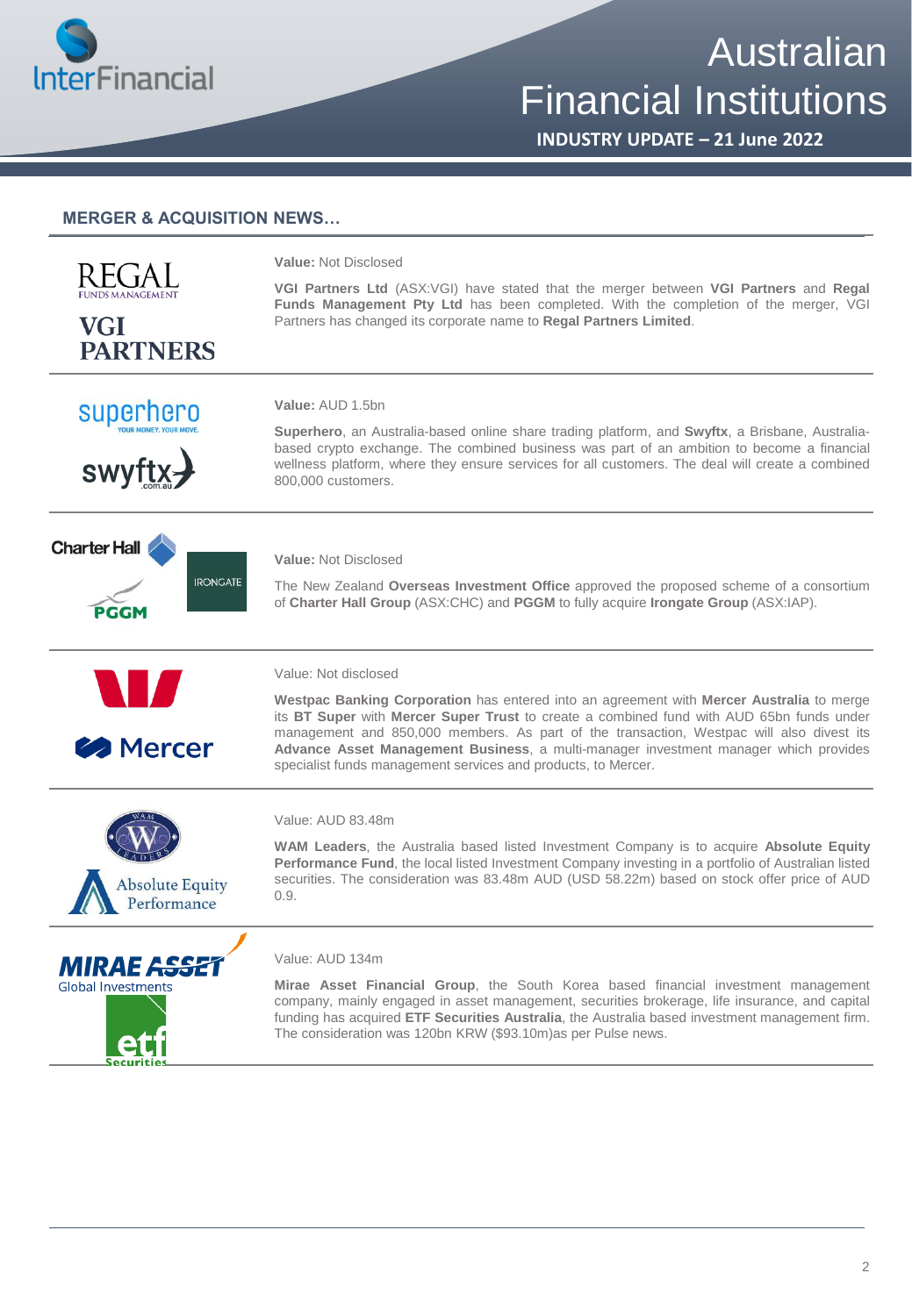

Australian Financial Institutions

**INDUSTRY UPDATE – 21 June 2022**

#### **INSTITUTIONAL INTELLIGENCE…**

- **New Quantum,** an Australian wealth management software group, may be considering an investment in **Openmarkets**, an Australian-based clearing and broker services business.
- Australian superannuation funds **Vision Super** and **Active Super** have signed a memorandum of understanding to explore a potential merger, aiming at holding AUD 26bn in funds under management.
- **Portal Asset Management**, a Singapore-based Australia-founded boutique fund manager operating in the digital asset space, is seeking investors that can help with accelerating its global expansion.
- **EQT**, **Perpetual Guardian**, and **Australian Unity** are competing to buy **Insignia Financial**'s trustee services business **Australian Executor Trustees**. Insignia is seeking up to AUD 200m for the unit.
- **Fynsh**, an Australian specialist consumer lender, is actively seeking AUD 3.5m for an 8-10% stake ahead of a larger ~AUD 10m raise towards the end of the year.
- **Complii Fintech Solutions**, an Australian provider of web-based compliance solutions for brokers, is seeking acquisitions to grow its current product suite. The company currently has a market capitalization of AUD 32m.
- **Apollo Capital**, an Australian digital and crypto investment manager, could start seeing interest from potential suitors as the sector gains more momentum.
- **Verifier**, an Australian regtech business, could raise between AUD 5m to AUD 10m to enter the Asian region via joint venture partnerships this year.
- **Plenary Group** is seeking to take control of the **AMP Capital Community Infrastructure Fund**. The fund owns 18 assets worth more than AUD 5.8bn.
- **Westpac** has delayed final bids for its wealth management unit until July.
- The **New Zealand Investment Office** has approved the proposed scheme of a consortium of **Charter Hall Group** and **PGGM** to fully acquire **Irongate Group**.